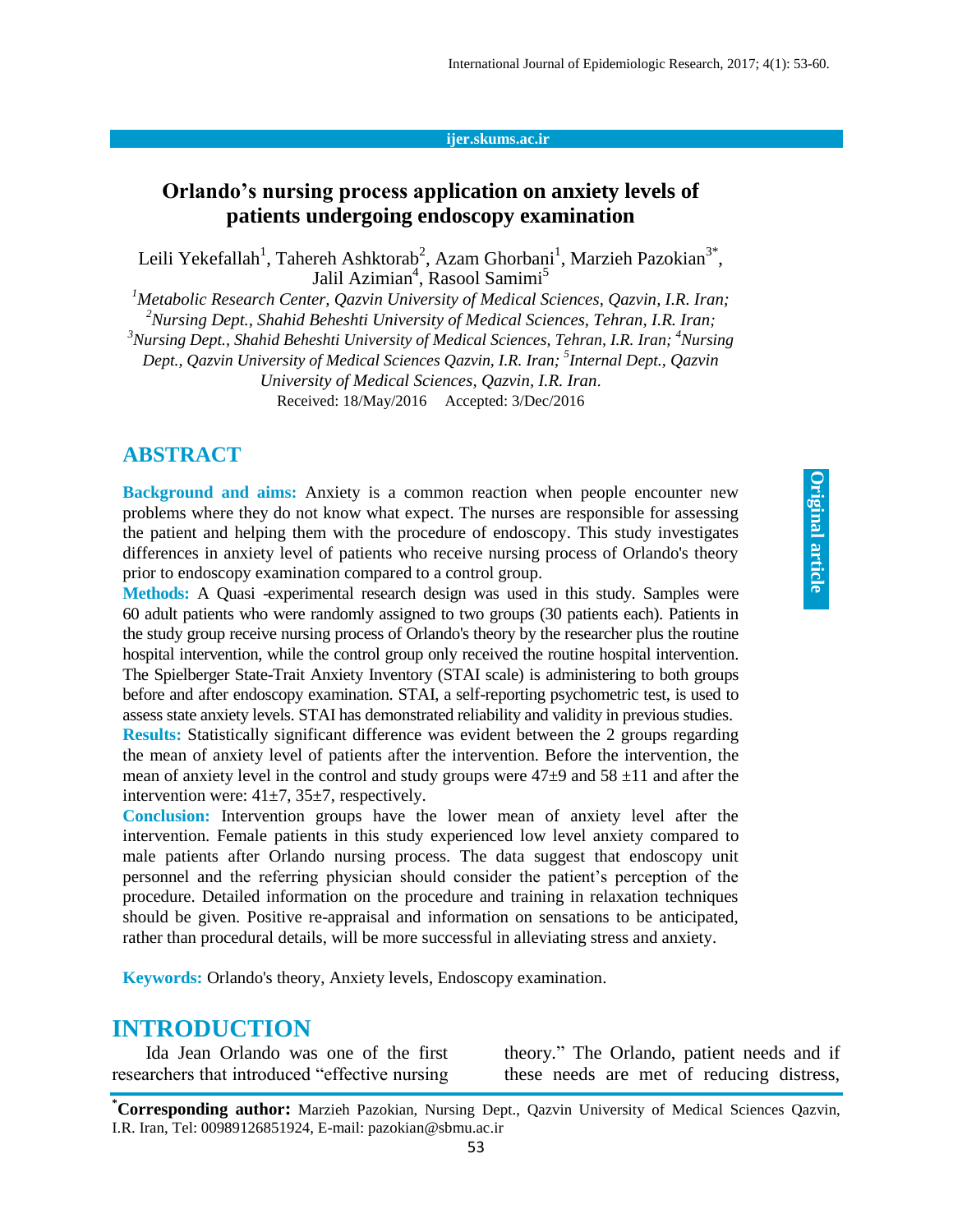improving the health and well-being competent or he will achieve. The patient needs, including the need for complying with medical treatment and other essential needs (natural). When the patient needs to be able to adapt because they need help, distress and feeling desperate. Needed patients express verbal or non-verbal behaviors in ways and nurse will react to determine the cause and what factors alleviated the distress and disease. Finally, nursing activities are also carried out to reduce stress.

Orlando introduced nursing as a dynamic interaction between nurse and patient that the actions and reactions are influenced by nurses and patients. According to this view, the aim of nursing to patients in order to meet their needs and in this context, nurses, physical and non-verbal reactions should be given to the patients. The main purpose of nursing care is patient needs and reduceing distress. In this model, nurse behaviors are obliged to observe, report, record, and action.<sup>2</sup> Patients data is collected through observation. In view, Orlando emphasized on patient-nurse interaction that occurs in a place and time.<sup>3</sup> Using this approach can help organize and classify the information needed by patients in hospitals. Nursing care is to reduce distress and loneliness, and increase her comfort. <sup>4</sup> When nurse-patient relationship is dynamic; patients are able to better meet the needs. Effective interaction and nursing process increases patient comfort and decrease stress to him. In this theory, emphasizing nursing care of patients who are suffering from distress and the care with regard to perception, thought and felt sick and nursing is done through strategic measures. 5

In this model during the month of nursing is direct and indirect measures. The direct action of nurses to patients in order to identify behaviors associated with distress in the patient. Nurse ascertain required, to

reduce patient distress equipment. Indirect action includes any activity that could satisfy the needs of patients in order to help (to provide physical comfort and mental patients as possible at a time when medical treatment or monitoring. 6

Including indirect measures includes training, advice, directions, explaining, informing, asking, ask, wise decision for the patient, the patient's physical care, prescription medication or changing environment. Numerous studies show that patients who underwent diagnostic procedures performed, such as the imaging, biopsy and endoscopy are multiple reasons including lack of awareness of how and necessary procedure, duration and how to perform the procedure, unfamiliar with the devices and hospital environments, as well as uncertainty about actions required prior, during and after diagnostic procedures are anxious from moderate to very severe. 6

In a similar study that was conducted by Selim on patients undergoing magnetic imaging results showed that 50% of women and 13.3% of male patients had severe anxiety sir. <sup>7</sup> Also Research shows that teaching relaxation techniques and deep breathing techniques can play a role in reducing anxiety in patients before the diagnostic and therapeutic strategies. Also communicateing with patients before and after diagnostic procedures can have a key role in reducing patient anxiety, Since the nursing process and factors increase patient comfort and less stress. Also, he needs the other patients during endoscopy nursing interaction and effective measures to reduce the anxiety and distress of their own.

The researcher decided to reduce anxiety Orlando effect of the nursing process endoscopy evaluate.<sup>8,9</sup> This study investigates differences in anxiety level of patients who receive nursing process of Orlando's theory prior to the endoscopy examination compared to the control group.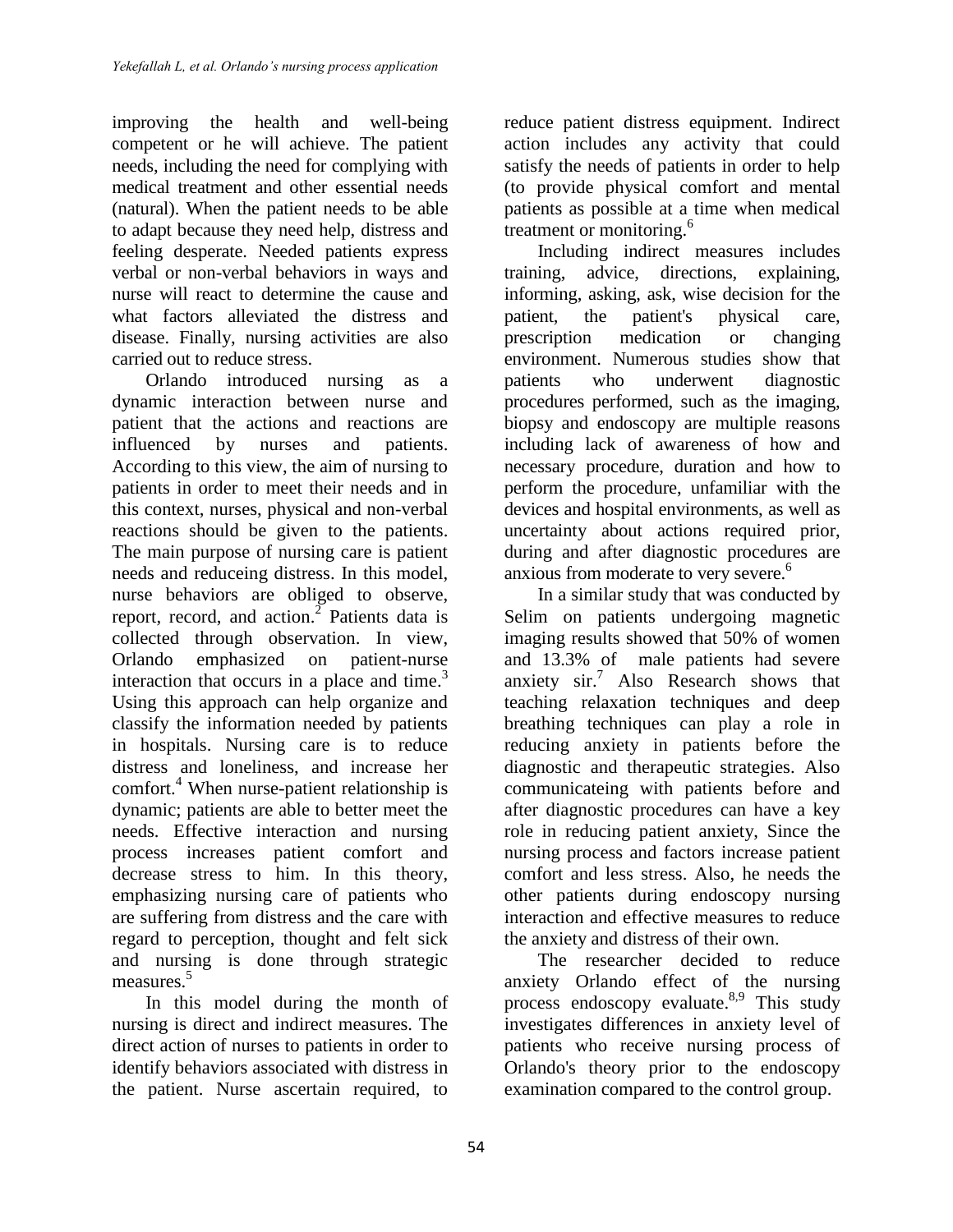## **METHODS**

A Quasi experimental research design was used in this study. Years of the study was 2014-2015. Patients are randomly assigned to two groups (30 patients each). The sample included both male and female adults, and conscious patients. Patients in the study group received nursing process of Orlando's theory by the researcher plus the routine hospital intervention, while the control group receives the routine hospital intervention only. The following selection criteria are established to increase the homogeneity of the sample: No previous history of endoscopy examination; No concomitant invasive procedure performed on the patients.

Exclusion criteria were: Have history of psychological disorder. The patients were randomly assigned to two equal groups. The study groups (30 patients) received the designed nursing process of Orlando's theory before endoscopy examination, while the control group (30 patients) did not receive any intervention prior to endoscopy examination other than the routine hospital instructions. Researcher during the nursing process of Orlando's theory provides patients with information about the nature and sequence of the examination and about the endoscopy unit and its structure, features and principle of operation. $8-10$  In addition, the instructions included a description and discussion of relaxation techniques, e.g. blinding, imaginative visualization and breathing techniques that might be useful to the patient in managing anxiety during the examination. The total time required for the intervention ranged from 10 to 15 minutes for each patient. Each patient individually completed the questionnaire before they began the intervention as well as before beginning the procedure of endoscopy examination. Patients who could not read or

write were helped by the researcher to fill out the sheet.

The Spielberger State-Trait Anxiety Inventory (STAI scale) is administered to both groups before and after endoscopy examination. STAI, a self-reporting psychometric test, is used to assess state anxiety levels. STAI has demonstrated reliability and validity in previous studies.<sup>11-13</sup> A valid and reliable Persian version of STAI is used. 11-13 It consists of two separated 20-item self-reporting scales, one for measuring state of anxiety and one for traiting anxiety. Only the state anxiety inventory form is used in the present study. It requires patients to quantify their current anxiety levels by indicating their agreement or disagreement with a set of statements, such as "I am tense; I feel nervous or I feel frightened." Agreement and disagreement are plotted along a four-point scale. Total possible anxiety scores range from 20 to 80 (higher scores indicate higher anxiety levels).  $11-13$  The anxiety level is assessed immediately after the procedure of endoscopy.

### **RESULTS**

The age of the patients ranged from 20 years to 70 years with a mean age  $\pm$  standard deviation of 45.2 $\pm$ 19 years in intervention group and  $45.5\pm19$  in the control group. In this study, anxiety was with a mean age  $\pm$  standard deviation of  $58\pm11$  in the intervention group and  $47\pm9$  in the control group pre-test and with a mean age  $\pm$  standard deviation of 35 $\pm$ 7 in intervention group and with a mean age  $\pm$  standard deviation of 41 $\pm$ 7. Pre-post difference in anxiety level in intervention group was with a mean age  $\pm$  standard deviation of  $-22.9 \pm 11$  and with a mean age  $\pm$  standard deviation of -5.6 $\pm$ 10 (Table 1).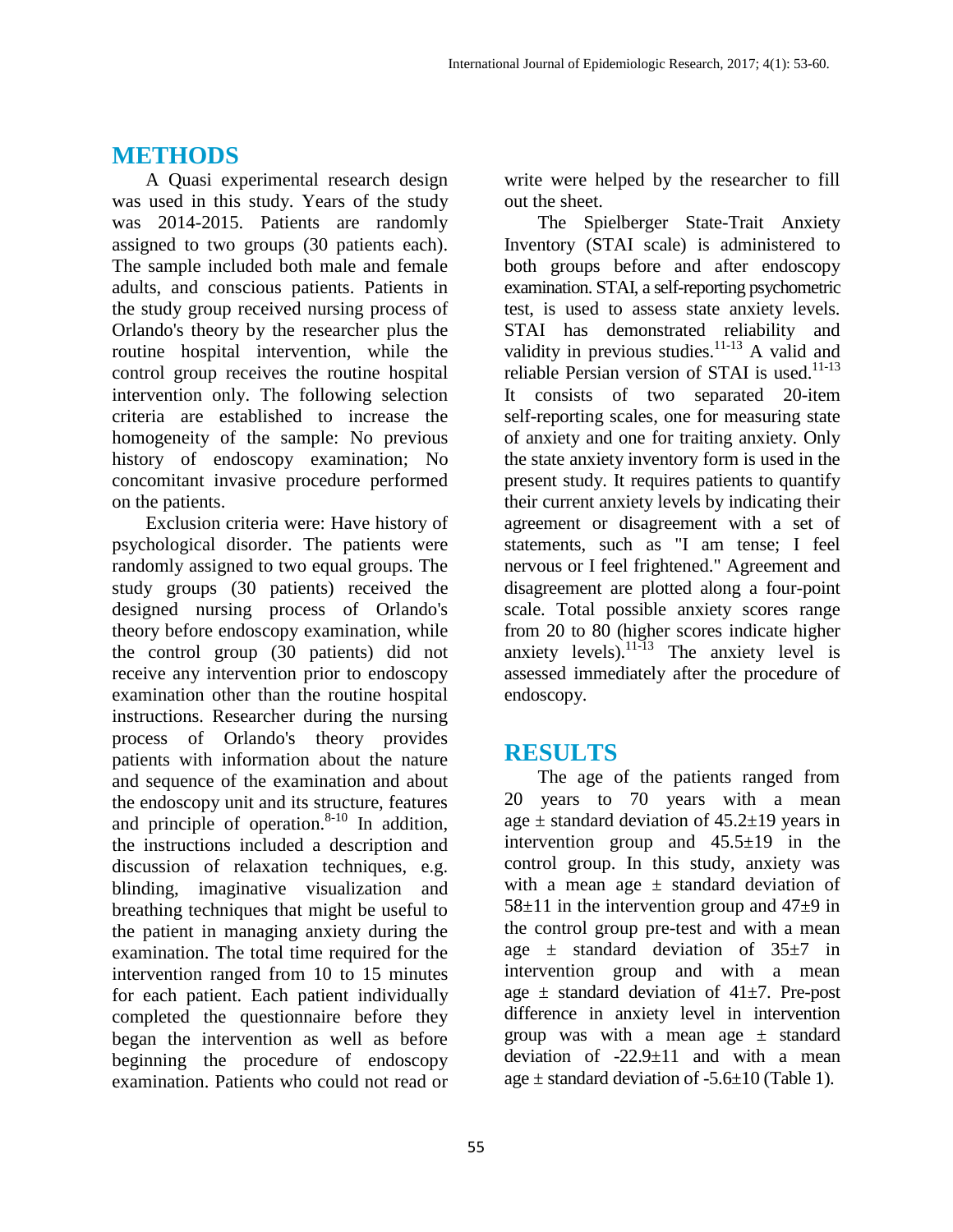|                      | <b>Intervention group</b><br><b>Before endoscopy/ After</b> |              | Control group<br><b>Before endoscopy/ After</b> |              | <b>Total</b><br><b>Before endoscopy/ After endoscopy</b> |               |
|----------------------|-------------------------------------------------------------|--------------|-------------------------------------------------|--------------|----------------------------------------------------------|---------------|
| <b>Anxiety level</b> |                                                             |              |                                                 |              |                                                          |               |
|                      | endoscopy                                                   |              | endoscopy                                       |              |                                                          |               |
|                      | Female $(\% )$                                              | Male $(\% )$ | Female $(\% )$                                  | Male $(\% )$ | <b>Intervention group</b>                                | Control group |
| No $(0-19)$          | 0.0                                                         | 0/0          | 0/0                                             | 0/0          | 0/0                                                      | 0/0           |
| Mild (20-39)         | 0.80                                                        | 7.1/85.7     | 7.1/28.6                                        | 37/56.2      | 3.4/82.8                                                 | 23.3/43.3     |
| Moderate $(40-59)$   | 26.7/20                                                     | 64.3/14.3    | 78.6/64.3                                       | 62/43.8      | 44.8/17.2                                                | 70/53.3       |
| Severe (60-80)       | 73.3/0                                                      | 28.6/0       | 14.3/7.1                                        | 0/0          | 51.7/0                                                   | 6.7/3.3       |
| Total                | 100/100                                                     | 100/100      | 100/100                                         | 100/100      | 100/100                                                  | 100/100       |

**Table 1:** Comparison of total anxiety scores in intervention and control group before/ after endoscopy

The results of paired t-test showed that there is a significant difference in anxiety level before and after endoscopy between the intervention and control group  $(P<0.001)$ (table). Also paired t-test showed that that there is a significant difference in anxiety level pre and post endoscopy in intervention group (P<0.001). Furthermore, results showed that there is a significant difference in anxiety level before and after endoscopy in control group (P<0.009), but anxiety level in control was more than intervention group after intervention program.

Related to anxiety level based on sex, findings showed that average of anxiety level before endoscopy in control group in female patients was higher than male patients, but anxiety level was reduced in female patients post endoscopy. Paired t-test indicated that there was significant differences in anxiety level between female and male patients before endoscopy (P<0.007), and average of anxiety level was higher in female. Although after endoscopy, the level of anxiety reduced 27 scores in female patients and 20 scores in male

patients, but there were not significant differences in anxiety level score in female and male patients post endoscopy  $(P<0.1)$ .

Anxiety level in control group in female patients was more than male patients, whereas 73.3% of female and 28.6% male patients had sever anxiety. Findings showed that aside from 20% of female patients, others did not experience anxiety. In intervention group, 51.7% of patients suffer from sever anxiety, but after intervention there was no patients with severe anxiety. In control group 7.1% female patients suffered from severe anxiety and 43.8% male patients had moderate anxiety, but in intervention group 14.3% male patients had moderate anxiety after endoscopy.

The highest percentage of anxiety was in the age group of less than 29 years in before and after endoscopy in intervention group, but in the control group highest percentage of anxiety was in age less than 29 years in before endoscopy and in the age group of 40 years after endoscopy. ANOVA test showed that there were significant differences between level of education and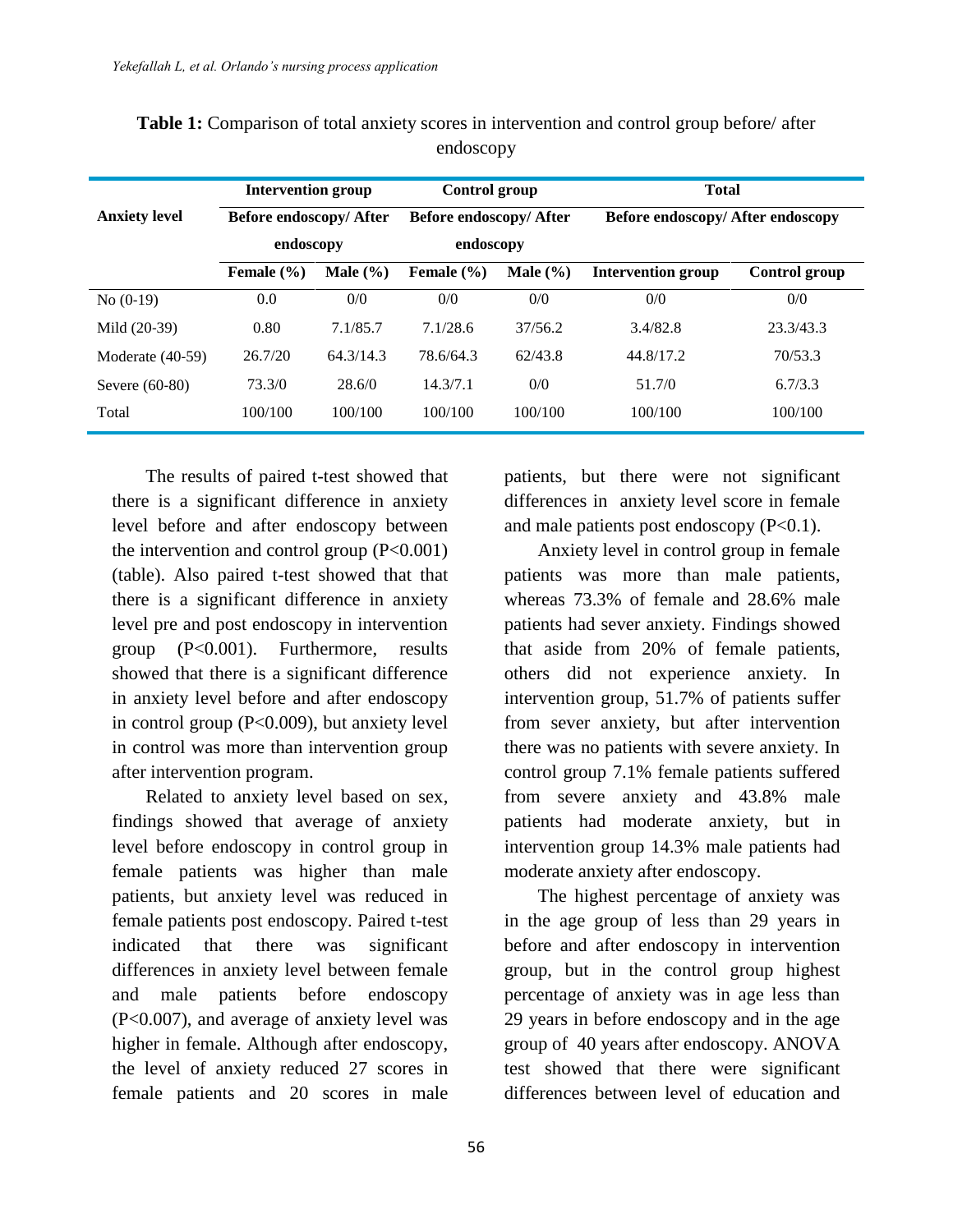anxiety scores in two groups before and after endoscopy. But there was not anxiety in patients with undergraduate and higher levels of education before and after endoscopy. The highest percentage of patients reporting sever level of anxiety was found among unread and primary educated patients.

Findings related to blood pressure and pulse rate changes showed that that systole blood pressure  $113\pm16.85$  in intervention group before endoscopy and  $106\pm15.86$ in control group. There were not significant differences of systole blood pressure in two groups before endoscopy  $(P<0.09)$ , but significant differences found after endoscopy (P<0.05). Paired t-test showed that there were not significant difference of systole blood pressure pre and posttest in intervention and control group. Mean diastole blood pressure ± standard deviation was 71±9.69 in intervention group before endoscopy and 66±14.35 in control group. Also, it was in intervention group  $71\pm9.69$ and 66±14.35 in control group. There were not significant differences of diastole blood pressure before endoscopy  $(P<0.07)$  and after endoscopy  $(P<0.09)$ . Also, significant differences of diastole pressure was not found pre and post-test  $(P<0.01)$ .

Mean pulse rate  $\pm$  standard deviation was 79±6 in intervention group and 80±9 before endoscopy and 79±6 in intervention group and 81±9 in control group posttest.

### **DISCUSSION**

Finding indicated that patients in intervention group had a lower state anxiety score compared to control group before and after endoscopy. Although anxiety level

reduced in two groups after endoscopy, but anxiety score reduced more in comparison to control group after endoscopy. It was very important to have information on the procedure and this caused reducing anxiety score.<sup>14</sup> Seda et al noted that the patients in the verbal information group responded more accurately to the questions related to the procedure. These patients experienced less pain, breathing difficulties and regret. Furthermore, they felt better during the procedure, were more satisfied, and evaluated the procedure as less difficult (P<0.05). The mean anxiety score of the patients in the verbal information group was significantly lower than of patients in the other groups (P<0.05). Compliance with the procedure was better in these patients than in the other groups, and the difference was statistically significant  $(P<0.05)$ .<sup>14</sup>

Ylinen et al showed that previous pain experiences and high state anxiety level decreased patients' perceptions of colonoscopy. Non-drug interventions, such as peaceful talk and, explanation of the reason for pain and guidance helped both anxious and non-anxious patients to ease the pain. <sup>15</sup> Hoya et al confirmed results of this study that the score for self-assessed anxiety level just before gastroscopy was significantly higher than that on arrival at the hospital, but returned to baseline after gastroscopy in the control group, whereas the score did not increase before starting gastroscopy in the optimal soothing environment group. Systolic blood pressure measurements just before and after gastroscopy were significantly higher than those on arrival at the hospital and the baseline values in the control group,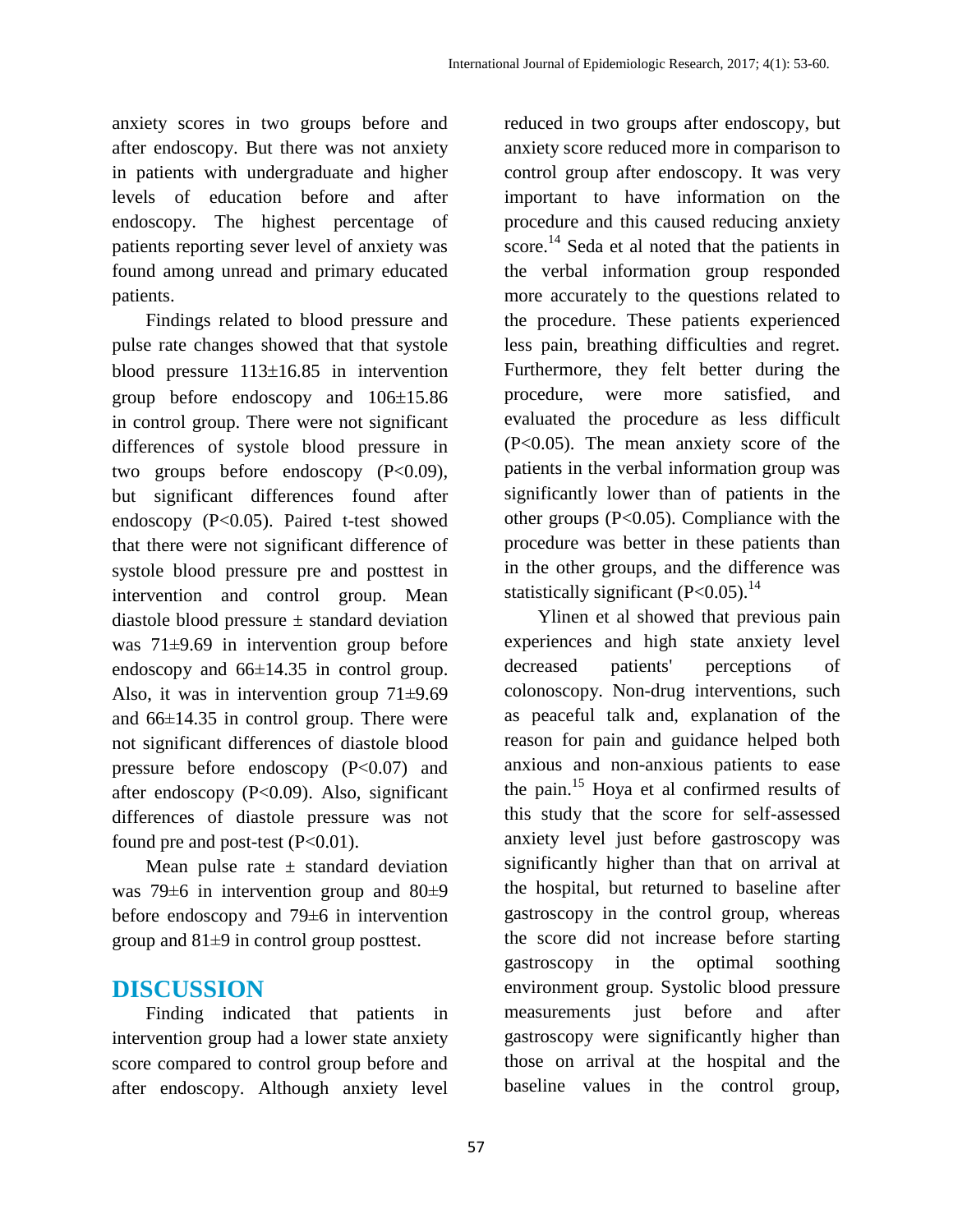whereas it was not increased before starting gastroscopy in the optimal soothing environment group.<sup>16,17</sup>

Female patients in this study experienced low level anxiety compared to male patients after Orlando nursing process. A confirmatory study indicated that modest but significant increase was detected in anxiety state prior to upper gastrointestinal endoscopy and colonoscopy, but no change was detected in trait anxiety in either group.

Anxiety levels were not related with the type of endoscopic procedure. State anxiety scores increased from 36.9 to 45.7 ( $P=0.001$ ) in patients undergoing upper gastrointestinal endoscopy and from  $36.2$  to  $44.8$  (P=0.001) in patients undergoing colonoscopy. Females had higher anxiety levels than males in both groups. <sup>18</sup> Also, Van Zuuren et al indicated that all experimental subjects, except one, fully read the brochure. Those receiving the brochure experienced less anxiety before the gastroscopy and, afterwards. They reported greater satisfaction with the preparation for it. With regard to coping style there were some small moderating effects into the direction expected: Low blunters (those not seeking distraction under impending threat) as compared to high blunters showed extra reduced anxiety after reading the brochure. They also tended to read the brochure more often.

High monitors (those seeking information under impending threat) receiving the brochure showed reduced anxiety during the gastroscopy as compared to low monitors (tendency).<sup>19,20</sup> El-Hassan et al in the clinical trial study showed that at baseline, anxiety levels were not influenced by age or procedure: Gastroscopy, flexible

sigmoidoscopy/colonoscopy.<sup>21</sup> No difference was found in anxiety scores in the control group at baseline and immediately pre-endoscopy, but music led to a significant reduction in anxiety scores, which was maintained for all age groups irrespective of procedure (P<0.0001). Jones et al in the contradictory study noted diagnostic outpatient endoscopy is associated with modest increases in anxiety state that are not significantly influenced by age, sex, procedure type, indication, or referral source. Endoscopists' ability to estimate patient anxiety is poor, but this may reflect the generally mild increases in anxiety state which were encountered.<sup>22</sup>

# **CONCLUSION**

Intervention groups have the lower mean of anxiety level after the intervention. Female patients in this study experienced low level anxiety compared to male patients after Orlando nursing process. The data suggest that endoscopy unit personnel and the referring physician should consider the patient's perception of the procedure.

Detailed information on the procedure and training in relaxation techniques should be given. Positive re-appraisal and information on sensations to be anticipated, rather than procedural details, will be more successful in alleviating stress and anxiety. During the study, the researchers found, explaining and reassuring the endoscopic procedure in patients who already have done endoscopy, has been very effective in reducing stress in patients and comforting them. It is recommended that a study with the aim of investigating the effect of the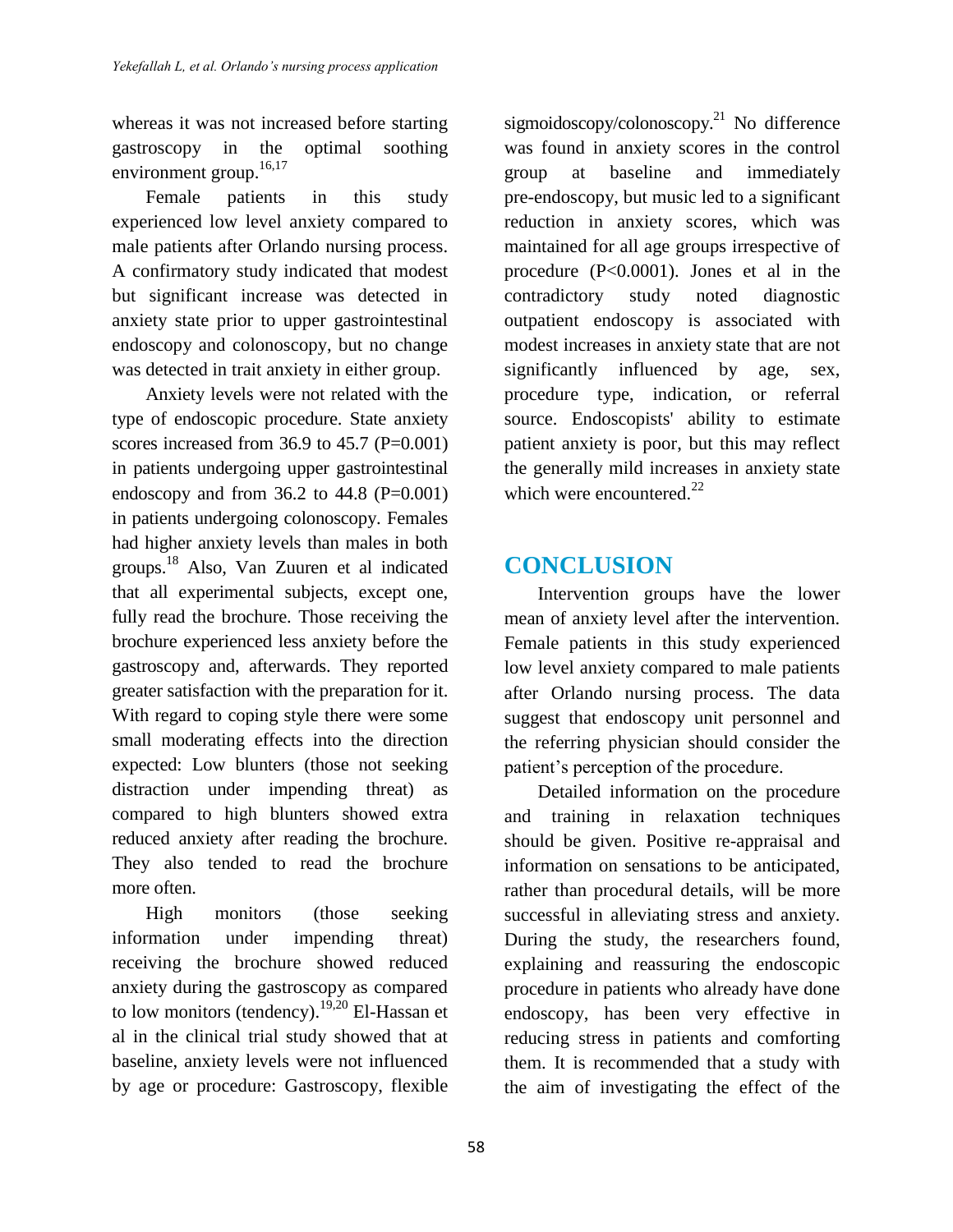patients' experiences on the anxiety level before endoscopy is performed.

It is also proposed various methods of learning such as educational pamphlets and endoscopy sectors film and broadcast interviews with seeing the procedure in patients experienced the anxiety post endoscopic investigated in a comparative study. It is also proposed that various methods of learning such as educational pamphlets and endoscopy sectors film and broadcast interviews with patients who experienced post endoscopic anxiety be investigated in a comparative study.

#### **CONFLICT OF INTEREST**

The authors declare no conflict of interest.

#### **ACKNOWLEDGEMENT**

This study has been supported by the Medical sciences, University of Qazvin, Iran. We thank the patients who participated in this study. We also thank personnel in Booali hospital who assisted in collecting data.

### **REFERENCES**

1. Watson J. Human caring sciences.  $1<sup>th</sup>$  ed. Colorado: Jones and Bartlett Learning; 2007.

2. Potter PA, Perry AG. Basic nursing. 7<sup>th</sup> ed. USA: Mosby Elsevier; 2011.

3. Adriaansen M, Van Achterberg T, Borm G. The usefulness of the staff-patient interaction response scale for palliative care nursing for measuring the empathetic capacity of nursing students. J Prof Nurs. 2008; 24(5): 315-23.

4. Leising D, Krause S, Kohler D, Hinsen K, Clifton A. Assessing interpersonal functioning: Views from within and without. J Res Personal. 2011; 45(6): 631-41.

5. Orlando IJ. The dynamic nurse-patient relationship. Function, process, and principles. 1960. NLN Publ. 1990; 18(15): 1-97.

6. Abdoli S, Safavi SS. Nursing students' immediate responses to distressed clients based on Orlando's theory. Iran J Nurs Midwifery Res. 2010; 15(4): 178-84.

7. Bolster D, Manias E. Person-centred interactions between nurses and patients during medication activities in an acute hospital setting: Qualitative observation and interview study. Int J Nurs Stud. 2010; 47(2): 154-65.

8. Tomey AM, Alligood MR. Nursing theorists and their work.  $6<sup>th</sup>$  ed. USA: St. Louis: Mosby; 2006.

9. Fawcett J. Analysis and evaluation contemporary nursing knowledge nursing modes and theories. Philadelphia: F.A. Davis Co; 2006.

10. Orlando IJ. The dynamic nurse-patient relationship. Function, process, and principles, 1960. NLN Publ. 1990; 18(15): 1-97.

11. Pielberger CD. State-Trait Anxiety Inventory: Bibliography. Palo Alto. CA: Consulting Psychologists Press; 1989.

12. Selim MA. Effect of pre-instruction on anxiety levels of patients undergoing magnetic resonance imaging examination. East Mediterr Health J. 2001; 7(3): 519-25.

13. Behdani F, Sargolzaei M, Ghorbani E. Study of the relationship between lifestyle and prevalence of depression and anxiety in the students of Sabzevar Universities. J Sabzevar Univ Med Sci. 2000; 7(2):27-37.